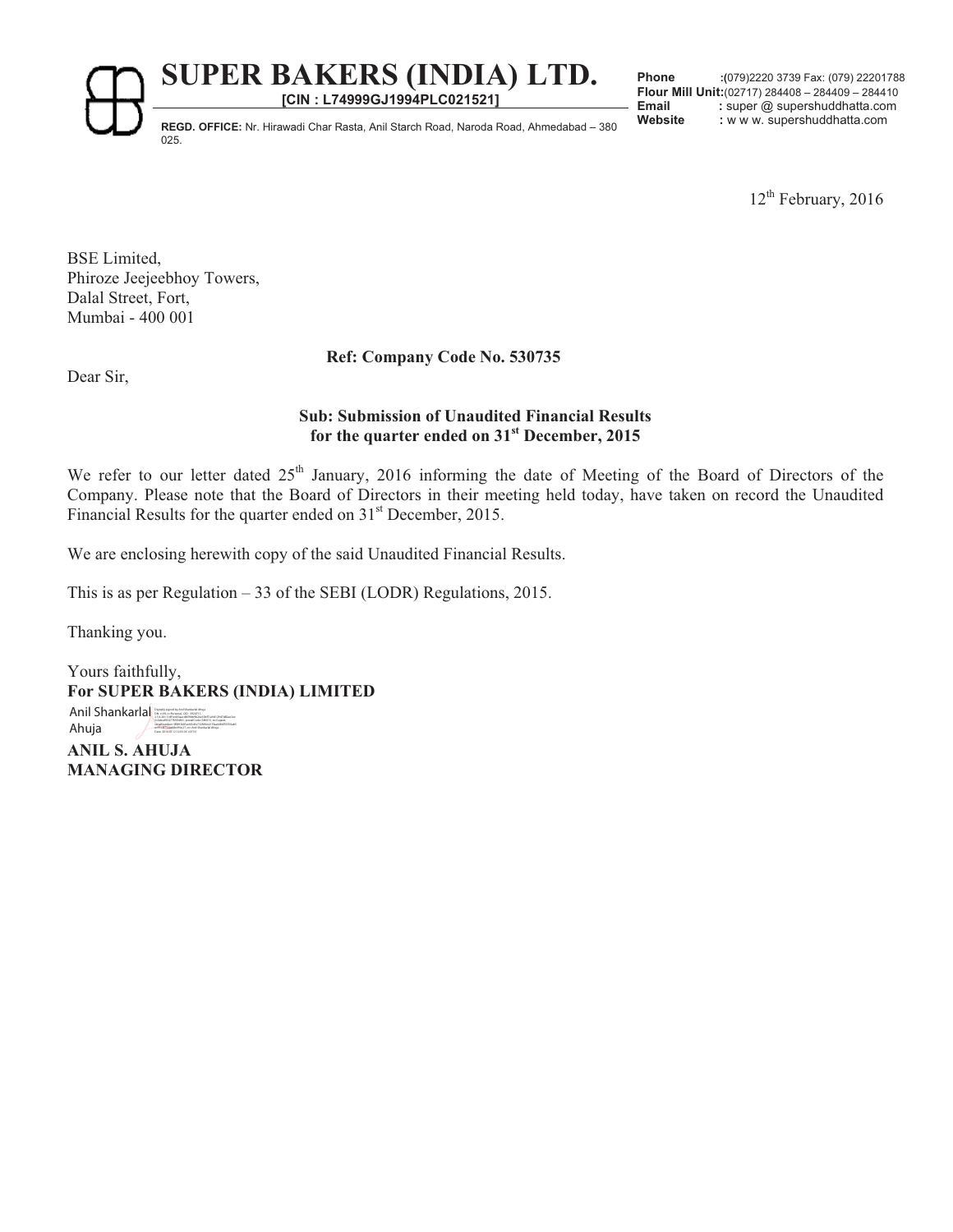**[CIN : L74999GJ1994PLC021521]**

**Phone :(**079)2220 3739 Fax: (079) 22201788 **Flour Mill Unit:**(02717) 284408 – 284409 – 284410 Email : super @ supershuddhatta.com

REGD. OFFICE: Nr. Hirawadi Char Rasta, Anil Starch Road, Naroda Road, Ahmedabad – 380 Website : w w w. supershuddhatta.com 025.

|                     | (Rs. In lacs)<br>Part I                                                                                   |                          |                          |                          |                          |             |                                  |
|---------------------|-----------------------------------------------------------------------------------------------------------|--------------------------|--------------------------|--------------------------|--------------------------|-------------|----------------------------------|
|                     | STATEMENT OF STANDALONE UNAUDITED RESULTS FOR THE QUARTER AND NINE MONTHS<br>ENDED ON 31ST DECEMBER, 2015 |                          |                          |                          |                          |             |                                  |
|                     |                                                                                                           | 3 months ended on        |                          |                          | 9 Months ended on        |             | <b>Previous Year</b><br>ended on |
|                     | Particulars                                                                                               | 31-12-2015               | 30-09-2015               | 31-12-2014               | 31-12-2015               | 31-12-2014  | 31-03-2015<br>(Audited)          |
| (Refer Notes Below) |                                                                                                           | (Unaudited)              | (Unaudited)              | (Unaudited)              | (Unaudited)              | (Unaudited) | (Audited)                        |
| -1                  | <b>Income from Operations</b>                                                                             |                          |                          |                          |                          |             |                                  |
|                     | a. Net Sales/ Income from Operations<br>(Net of Excise duty)                                              | $\blacksquare$           | $\sim$                   | 345.33                   |                          | 1349.70     | 1403.51                          |
|                     | b. Other Operating Income                                                                                 | $\overline{\phantom{a}}$ | $\overline{\phantom{m}}$ | $\overline{a}$           | $\blacksquare$           |             |                                  |
|                     | <b>Total Income from operations(net)</b>                                                                  | $\blacksquare$           | $\overline{\phantom{m}}$ | 345.33                   | $\blacksquare$           | 1349.70     | 1403.51                          |
| $\overline{2}$      | <b>Expenses</b>                                                                                           |                          |                          |                          |                          |             |                                  |
|                     | a. Cost of Materials consumed                                                                             | $\overline{\phantom{a}}$ | $\overline{\phantom{a}}$ | 279.69                   | ٠                        | 1136.06     | 1133.55                          |
|                     | b. Purchase of stock-in-trade                                                                             | $\overline{\phantom{a}}$ | $\overline{\phantom{a}}$ |                          | $\overline{\phantom{a}}$ |             |                                  |
|                     | c. Changes in inventories of finished<br>goods, work-in-progress and stock-<br>in-trade                   |                          |                          | (26.46)                  |                          | (47.38)     | (81.65)                          |
|                     | d. Employee benefits expense                                                                              | 0.59                     | 0.64                     | 1.65                     | 1.39                     | 5.94        | 9.28                             |
|                     | $\overline{\&}$<br>e. Depreciation<br>amortisation<br>expense                                             | 3.80                     | 3.48                     | 3.60                     | 10.31                    | 10.77       | 13.74                            |
|                     | f. Other expenses                                                                                         | 2.40                     | 1.99                     | 36.16                    | 9.99                     | 149.05      | 173.59                           |
|                     | <b>Total Expenses</b>                                                                                     | 6.79                     | 6.11                     | 347.56                   | 21.69                    | 1349.21     | 1411.81                          |
| 3                   | Profit / (Loss) from Operations before<br>other Income, finance costs &<br>Exceptional Items (1-2)        | (6.79)                   | (6.11)                   | (2.23)                   | (21.69)                  | 0.49        | (8.30)                           |
| $\overline{4}$      | Other Income                                                                                              | 2.16                     | 2.58                     |                          | 10.21                    |             | 2.03                             |
| 5                   | Profit / (Loss) from ordinary activities<br>before finance costs and exceptional<br>items $(3 + 4)$       | (4.63)                   | (3.53)                   | (2.23)                   | (11.48)                  | 0.49        | (6.27)                           |
| 6                   | Finance costs                                                                                             | 0.70                     | 0.95                     | 4.05                     | 2.57                     | 4.90        | 7.07                             |
| $7\phantom{.0}$     | (Loss) from ordinary activities after<br>finance costs but before exceptional<br>items $(5 - 6)$          | (5.33)                   | (4.48)                   | (6.28)                   | (14.05)                  | (4.41)      | (13.34)                          |
| 8                   | <b>Exceptional Items</b>                                                                                  |                          |                          |                          |                          |             |                                  |
| 9                   | (Loss) from Ordinary Activities before<br>Tax $(7+8)$                                                     | (5.33)                   | (4.48)                   | (6.28)                   | (14.05)                  | (4.41)      | (13.34)                          |
| 10                  | Tax expense                                                                                               |                          |                          |                          |                          |             | 6.10                             |
| 11                  | (Loss) from Ordinary Activities after<br>$\text{tax}(9-10)$                                               | (5.33)                   | (4.48)                   | (6.28)                   | (14.05)                  | (4.41)      | (19.44)                          |
| 12                  | Extraordinary<br>Items<br>(net of tax<br>expense)                                                         | $\overline{\phantom{a}}$ | $\overline{\phantom{a}}$ | $\overline{\phantom{a}}$ | $\overline{\phantom{a}}$ |             | 0.32                             |
| 13                  | (Loss) for the period $(11 + 12)$                                                                         | (5.33)                   | (4.48)                   | (6.28)                   | (14.05)                  | (4.41)      | (19.76)                          |
| 14                  | Share of profit/ (loss) of associates                                                                     | Not Applicable           |                          |                          |                          |             |                                  |
| 15                  | Minority interest                                                                                         |                          |                          |                          |                          |             |                                  |
| 16                  | (Loss) after taxes, minority interest<br>and share of profit/ (loss) of associates<br>$(13+14+15)$        | (5.33)                   | (4.48)                   | (6.28)                   | (14.05)                  | (4.41)      | (19.76)                          |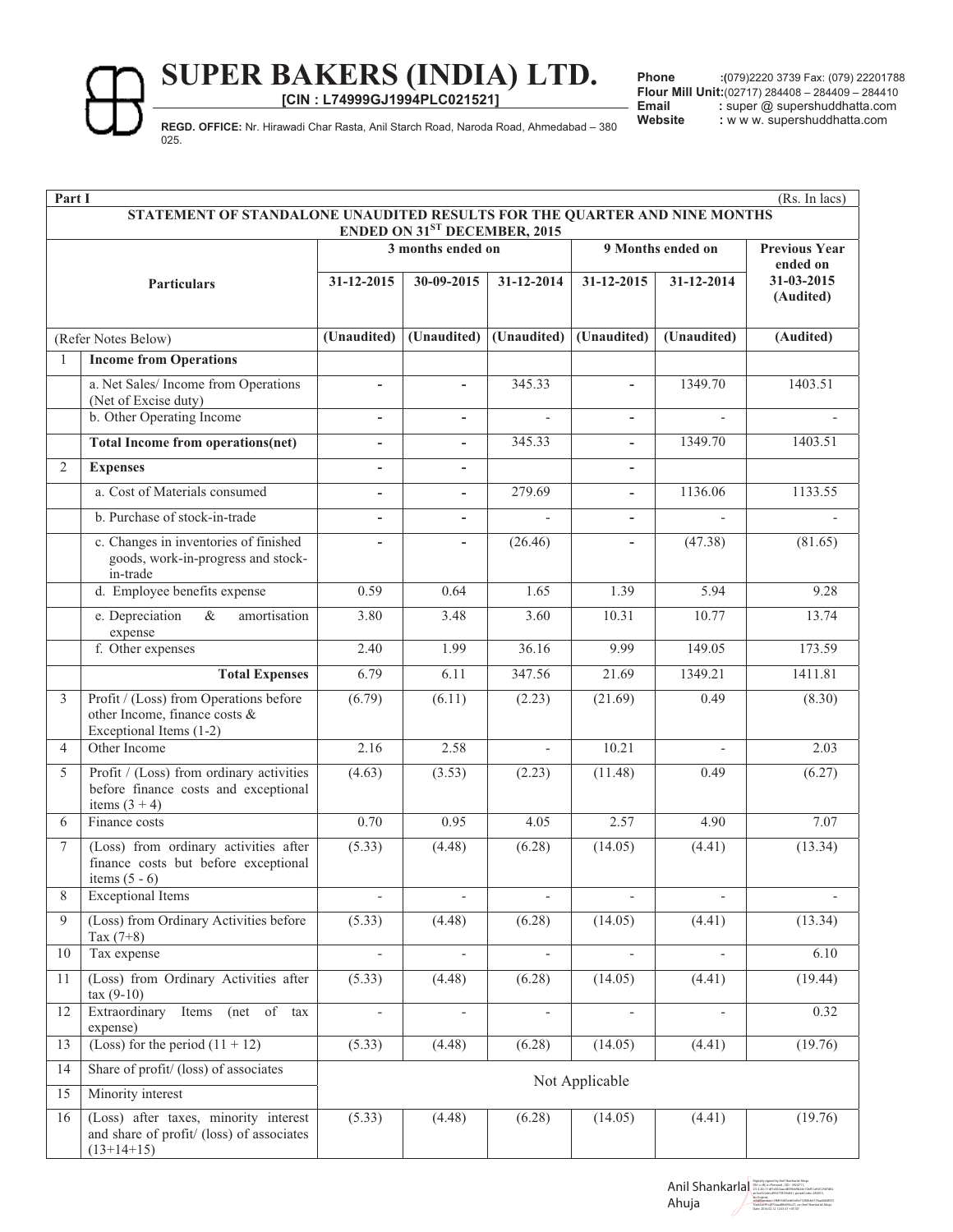**[CIN : L74999GJ1994PLC021521]**

**Phone :(**079)2220 3739 Fax: (079) 22201788 **Flour Mill Unit:**(02717) 284408 – 284409 – 284410 Email : super @ supershuddhatta.com

REGD. OFFICE: Nr. Hirawadi Char Rasta, Anil Starch Road, Naroda Road, Ahmedabad – 380 Website : w w w. supershuddhatta.com 025.

| <b>Particulars</b>  |                                                                                                     | Quarter ended on |             |                  | 9 Months ended on |                              | <b>Previous Year</b><br>ended on |
|---------------------|-----------------------------------------------------------------------------------------------------|------------------|-------------|------------------|-------------------|------------------------------|----------------------------------|
|                     |                                                                                                     | $31 - 12 - 2015$ | 30-09-2015  | $31 - 12 - 2014$ | $31 - 12 - 2015$  | 31-12-2014                   | 31-03-2015<br>(Audited)          |
| (Refer Notes Below) |                                                                                                     | (Unaudited)      | (Unaudited) | (Unaudited)      | (Unaudited)       | (Unaudited)                  | (Audited)                        |
| 17                  | Paid-up equity shares capital (Face<br>Value Rs. $10/-$ )                                           | 302.16           | 302.16      | 302.16           | 302.16            | 302.16                       | 302.16                           |
| 18                  | Revaluation<br>excluding<br>Reserve<br>Reserves as per balance sheet of<br>previous accounting year |                  | ٠           | ٠                | ٠                 | $\overline{\phantom{0}}$     |                                  |
| 19<br>(i)           | Earnings Per Share of Rs.10/- each<br>(before Extraordinary items)<br>(not annualised)              |                  |             |                  |                   |                              |                                  |
|                     | <b>Basic</b>                                                                                        | ۰                | ۰           | ٠                | ۰                 | $\qquad \qquad \blacksquare$ |                                  |
|                     | diluted                                                                                             | -                | ۰           | ۰                | ۰                 | $\overline{\phantom{a}}$     |                                  |
| 19<br>(ii)          | Earnings Per Share of Rs.10/- each<br>(after Extraordinary items)<br>(not annualised)               |                  |             |                  |                   |                              |                                  |
|                     | <b>Basic</b>                                                                                        | ۰                | ۰           | ۰                | ۰                 | $\overline{\phantom{0}}$     |                                  |
|                     | diluted                                                                                             |                  | ۰           | ۰                | ۰                 | $\overline{\phantom{a}}$     |                                  |

**Notes:** 

| The Company is operating only in one segment. Hence segment reporting is not given.                                               |
|-----------------------------------------------------------------------------------------------------------------------------------|
| The Company does not have any subsidiary/associate.                                                                               |
| Provision for taxation/deferred taxation, if any, will be made at the year end.                                                   |
| Figures, wherever required, are regrouped / rearranged.                                                                           |
| The above results have been reviewed by audit committee and approved by Board of Directors of Company at its meeting held on 12th |
| February, 2016                                                                                                                    |
| The Company has suspended its operations of Wheat Grinding w.e.f. 01-02-2015.                                                     |

#### **For SUPER BAKERS (INDIA) LIMITED**

Anil Shankarla | Beath (Spack) and the contract of the second (1964)<br>
Anil Shankarla | Bankarla and the contract of the second contract interaction of the second state of the second state of the second state of the second Ahuja ab5ec91c2f73aaa88e094c27, cn=Anil Shankarlal Ahuja Date: 2016.02.12 12:03:59 +05'30'

Date: 12<sup>th</sup> February, 2016. Place: Ahmedabad

# **ANIL S. AHUJA MANAGING DIRECTOR**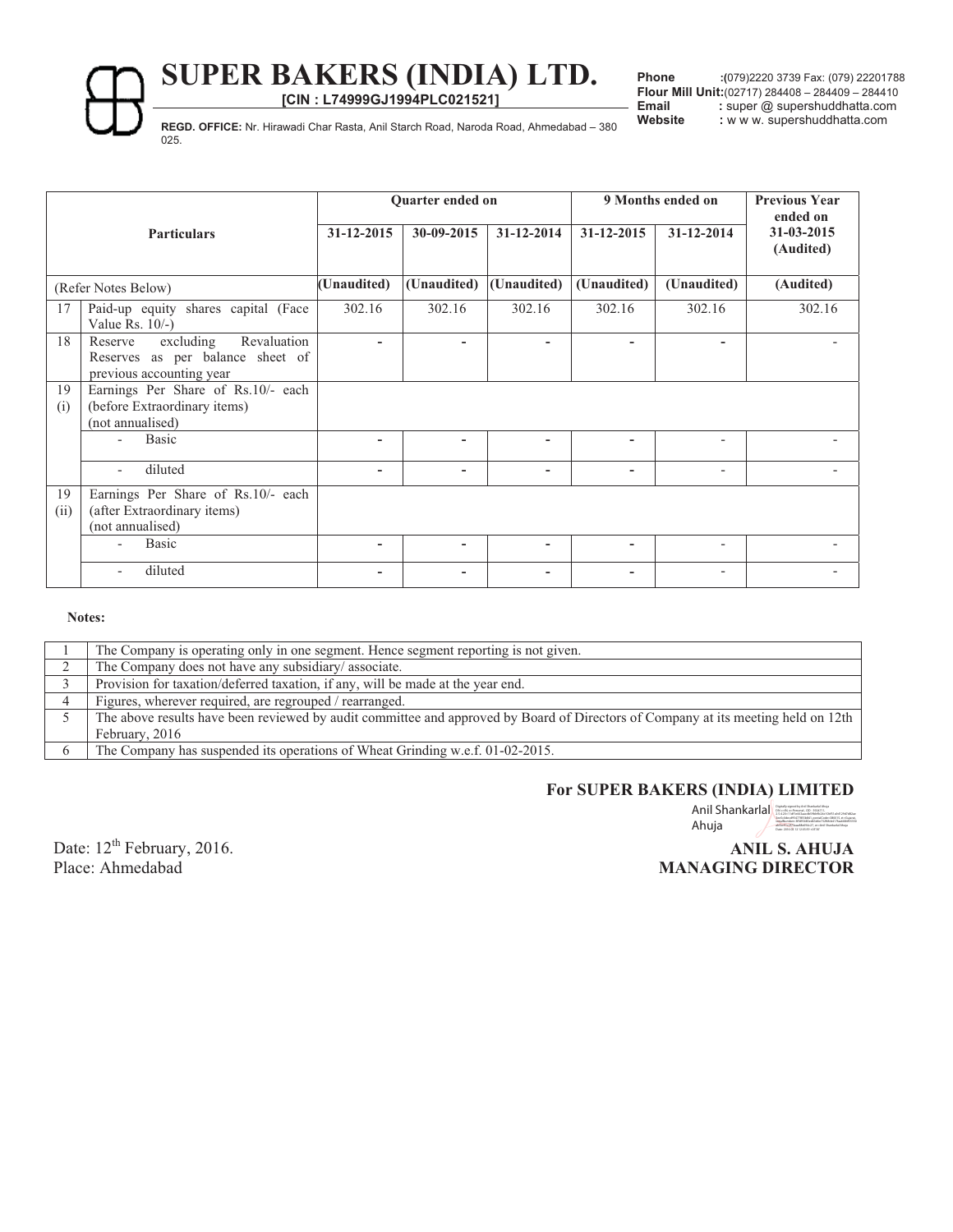**[CIN : L74999GJ1994PLC021521]**

**Phone :(**079)2220 3739 Fax: (079) 22201788 **Flour Mill Unit:**(02717) 284408 – 284409 – 284410 Email : super @ supershuddhatta.com

REGD. OFFICE: Nr. Hirawadi Char Rasta, Anil Starch Road, Naroda Road, Ahmedabad – 380 Website : w w w. supershuddhatta.com 025.

12<sup>th</sup> February, 2016

BSE Limited, Phiroze Jeejeebhoy Towers, Dalal Street, Fort, Mumbai- 400 001.

# **Ref: Company Code No. 530735**

Dear Sir,

## **Sub: Submission of Limited Review Report for Financial Results for the quarter ended on 31st December, 2015**

We refer to our letter dated 12<sup>th</sup> February, 2016 enclosing Unaudited Financial Results for the quarter ended on 31<sup>st</sup> December, 2015.

We are now enclosing herewith Limited Review Report dated 12<sup>th</sup> February, 2016 for Unaudited Financial Results for the quarter ended on  $31<sup>st</sup>$  December, 2015.

This is as per Regulation – 33 of the SEBI (LODR) Regulations, 2015.

Thanking you,

Yours faithfully, **For SUPER BAKERS (INDIA) LIMITED** 

 $\text{Anil Shankarial} \$ Ahuja postalCode=380015, st=Gujarat,<br>siK<u>alNumber=3ffd93683ed63d6e</u>732f6fcb417faa66<br>SHS5556ab5ec91c2f73aaa88e094c27, cn=Anil<br>Shankarlal Ahuja<br>Date: 2016.02.12 17:23:10 +05'30'

**ANIL S. AHUJA MANAGING DIRECTOR**

Encl: As above.